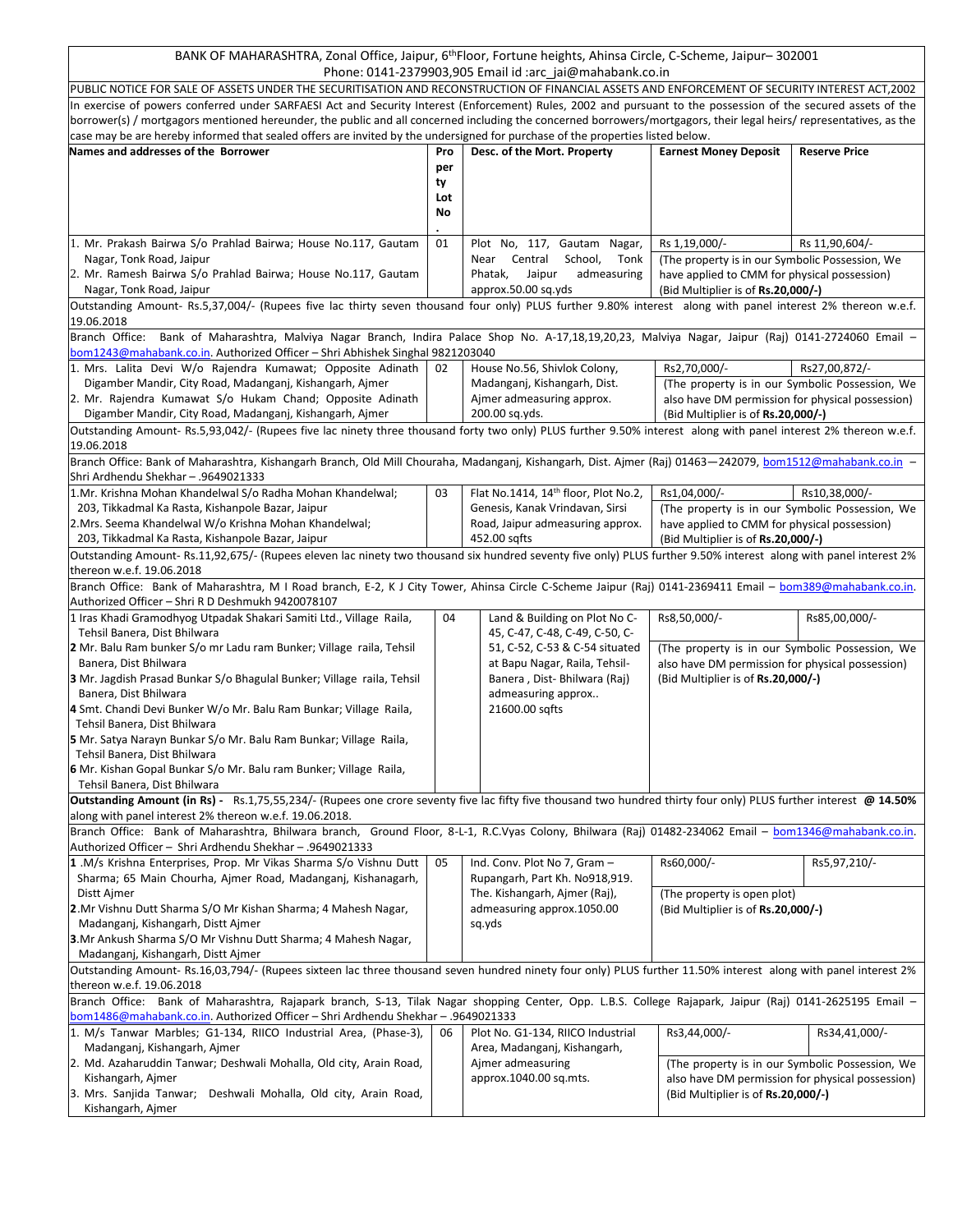| Outstanding Amount (in Rs) - Rs.9,17,438/-(Rupees Nine lac seventeen thousand four hundred thirty eight only) PLUS further interest @ 12.00% along with panel                                                                                                                                                                                      |    |                                                                                 |  |                                                                                    |                                                                        |  |  |  |  |
|----------------------------------------------------------------------------------------------------------------------------------------------------------------------------------------------------------------------------------------------------------------------------------------------------------------------------------------------------|----|---------------------------------------------------------------------------------|--|------------------------------------------------------------------------------------|------------------------------------------------------------------------|--|--|--|--|
| interest 2% thereon w.e.f. 19.06.2018 in Cash Credit account & Rs.10,93,661/-(Rupees Ten lac ninety three thousand six hundred sixty one only) PLUS further interest<br>@ 12.00% along with panel interest 2% thereon w.e.f. 19.06.2018 in Term Loan account                                                                                       |    |                                                                                 |  |                                                                                    |                                                                        |  |  |  |  |
| Branch Office: Bank of Maharashtra, Rajapark branch, S-13, Tilak Nagar shopping Center, Opp. L.B.S. College Rajapark, Jaipur (Raj) 0141-2625195 Email -<br><u>bom1486@mahabank.co.in</u> . Authorized Officer – Shri Ardhendu Shekhar – .9649021333                                                                                                |    |                                                                                 |  |                                                                                    |                                                                        |  |  |  |  |
| 1. M/s Kartik Constructions; Plot No 282, Kamla Nehru Nagar,<br>Khatipura Road, Hasanpura, Sodala, Jaipur                                                                                                                                                                                                                                          | 07 | Plot No 282, Kamla Nehru Nagar,<br>Khatipura Road, Hasanpura,                   |  | Rs4,62,000/-                                                                       | Rs46,21,110/-                                                          |  |  |  |  |
| 2. Mrs. Pooja Saini W/o Rajesh Saini; Plot No 282, Kamla Nehru                                                                                                                                                                                                                                                                                     |    | Sodala, Jaipur admeasuring                                                      |  |                                                                                    | (The property is in our Symbolic Possession,                           |  |  |  |  |
| Nagar, Khatipura Road, Hasanpura, Sodala, Jaipur                                                                                                                                                                                                                                                                                                   |    | approx.269.95 sq.yds                                                            |  |                                                                                    | We also have DM permission for physical                                |  |  |  |  |
| 3. Mr. Nanu Ram Saini; Plot No 282, Kamla Nehru Nagar, Khatipura                                                                                                                                                                                                                                                                                   |    |                                                                                 |  | possession)                                                                        |                                                                        |  |  |  |  |
| Road, Hasanpura, Sodala, Jaipur                                                                                                                                                                                                                                                                                                                    |    |                                                                                 |  | (Bid Multiplier is of Rs.20,000/-)                                                 |                                                                        |  |  |  |  |
| Outstanding Amount - Rs.20,51,382.99/- (Rupees Twenty lac fifty one thousand three hundred eighty two and ninety nine paisa only) PLUS further 12.00 % interest<br>along with panel interest 2% thereon w.e.f. 19.06.2018                                                                                                                          |    |                                                                                 |  |                                                                                    |                                                                        |  |  |  |  |
| Branch Office: Bank of Maharashtra, Rajapark branch, S-13, Tilak Nagar shopping Center, Opp. L.B.S. College Rajapark, Jaipur (Raj) 0141-2625195 Email -<br><u>bom1486@mahabank.co.in</u> . Authorized Officer – Shri Ardhendu Shekhar – .9649021333                                                                                                |    |                                                                                 |  |                                                                                    |                                                                        |  |  |  |  |
| 1. M/s Vishnu Cargo Movers Prop Mr. Vishnu Pratap Saini S/o Surendra                                                                                                                                                                                                                                                                               | 08 | House No K-9, Bhawani Nagar,                                                    |  | Rs3,48,000/-                                                                       | Rs34,80,282/-                                                          |  |  |  |  |
| Kumar Saini; Shop No. 28, Road No.14, VKIA, Jaipur                                                                                                                                                                                                                                                                                                 |    | Murlipura, Sikar Road, Jaipur                                                   |  |                                                                                    | (The property is in our Symbolic Possession, We                        |  |  |  |  |
| 2. Mr. Surendra Kumar Saini S/o Prabhati Lal Saini; House No K-9,<br>Bhawani Nagar, Murlipura, Sikar Road,                                                                                                                                                                                                                                         |    | admeasuring approx.120.00<br>sq.yds                                             |  | have applied to CMM for physical possession)<br>(Bid Multiplier is of Rs.20,000/-) |                                                                        |  |  |  |  |
| Outstanding Amount - Rs.22,89,271/- (Rupees Twenty two lac eighty nine thousand two hundred seventy one only) PLUS further 12.75 % interest along with panel                                                                                                                                                                                       |    |                                                                                 |  |                                                                                    |                                                                        |  |  |  |  |
| interest 2% thereon w.e.f. 19.06.2018                                                                                                                                                                                                                                                                                                              |    |                                                                                 |  |                                                                                    |                                                                        |  |  |  |  |
| Branch Office: Bank of Maharashtra, Rajapark branch, S-13, Tilak Nagar shopping Center, Opp. L.B.S. College Rajapark, Jaipur (Raj) 0141-2625195 Email -<br>bom1486@mahabank.co.in. Authorized Officer - Shri Ardhendu Shekhar - .9649021333                                                                                                        |    |                                                                                 |  |                                                                                    |                                                                        |  |  |  |  |
| 1. M/s S S Impex; 137, Radha damodar Ki Gali, Choura Rasta, Jaipur                                                                                                                                                                                                                                                                                 | 09 | Khasra No 1695 & 1696, Jaipur Delhi                                             |  | Rs 39,22,000/-                                                                     | Rs3,92,16,000/-                                                        |  |  |  |  |
| 2. Mrs. Sushila Devi Agarwal W/o Rajendra Kumar Agarwal; 137,                                                                                                                                                                                                                                                                                      |    | National Highway, Village Labana, The                                           |  |                                                                                    |                                                                        |  |  |  |  |
| Radha damodar Ki Gali, Choura Rasta, Jaipur                                                                                                                                                                                                                                                                                                        |    | Amer,<br>Jaipur<br>admeasuring<br>approx.5504.00 sqm                            |  | (The property is Open Plot)<br>(Bid Multiplier is of <b>Rs.5,00,000/-)</b>         |                                                                        |  |  |  |  |
| Outstanding Amount - Rs.4,44,00,327/- (Rupees Four crore forty four lac three hundred twenty seven only) PLUS further 12.75 % interest along with panel interest 2%                                                                                                                                                                                |    |                                                                                 |  |                                                                                    |                                                                        |  |  |  |  |
| thereon w.e.f. 19.06.2018<br>Branch Office: Bank of Maharashtra, Rajapark branch, S-13, Tilak Nagar shopping Center, Opp. L.B.S. College Rajapark, Jaipur (Raj) 0141-2625195 Email -                                                                                                                                                               |    |                                                                                 |  |                                                                                    |                                                                        |  |  |  |  |
| bom1486@mahabank.co.in. Authorized Officer - Shri Ardhendu Shekhar - .9649021333                                                                                                                                                                                                                                                                   |    |                                                                                 |  |                                                                                    |                                                                        |  |  |  |  |
| 1. M/s Shiva Mineral & Chemicals; Khasra No. 1295/1, Village                                                                                                                                                                                                                                                                                       | 10 | Industrial Converted Khasara No -1295/9,                                        |  | Rs2,12,000/-                                                                       | Rs21,18,095/-                                                          |  |  |  |  |
| Borada, Tehsil Sarwar, Dist. Ajmer<br>2. Mrs. Dimple Chaudhary S/o Onkar Singh; House No. F-164 A,                                                                                                                                                                                                                                                 |    | Gram - Borada, Tehsil -Sarwar, Dist-Ajmer<br>admeasuring approx. 3165.00 sq.mts |  |                                                                                    | (The property is in our Symbolic<br>Possession, We have applied to CMM |  |  |  |  |
| Suresh Marg, Behind Bagdiya Bhawan, C-Scheme, Jaipur                                                                                                                                                                                                                                                                                               |    | Plant & Machinery situated at Khasra No                                         |  | for physical possession)                                                           |                                                                        |  |  |  |  |
| 3. Mr. Suresh Chaudhary S/o Jagdish Prasad; 5 Raghuvansh Vihar,                                                                                                                                                                                                                                                                                    |    | 1295, Village - Borada, The. - Saewar, Dist.-                                   |  | (Bid Multiplier is of Rs.30,000/-)                                                 |                                                                        |  |  |  |  |
| Near Shiv Mandir, Vatika Road, Shri Ram Ki Nangal, Vatika, Jaipur                                                                                                                                                                                                                                                                                  |    | Ajmer                                                                           |  |                                                                                    |                                                                        |  |  |  |  |
| Outstanding Amount (in Rs) - Rs.24,74,125/-(Rupees Twenty four lac seventy four thousand one hundred twenty five only) PLUS further interest @ 12.00% along with<br>panel interest 2% thereon w.e.f. 19.06.2018 in Cash Credit account & Rs.41,88,315/-(Rupees Forty one lac eighty eight thousand three hundred fifteen only) PLUS                |    |                                                                                 |  |                                                                                    |                                                                        |  |  |  |  |
|                                                                                                                                                                                                                                                                                                                                                    |    |                                                                                 |  |                                                                                    |                                                                        |  |  |  |  |
| further interest @ 12.00% along with panel interest 2% thereon w.e.f. 19.06.2018 in Term Loan account<br>Bank of Maharashtra, Sikar Branch, First Floor, Opposite Collector Office, Court Road, N.H.-11, Sikar (Raj) 01572-242666 Email -<br>Branch Office:                                                                                        |    |                                                                                 |  |                                                                                    |                                                                        |  |  |  |  |
| bom1479@mahabank.co.in. Authorized Officer - Shri Ardhendu Shekhar - .9649021333<br>SALE IS SUBJECT STRICTLY TO THE TERMS AND CONDITIONS SPECIFIED IN THE PRESCRIBED TENDER FORM and is on " AS IS WHERE IS BASIS" and " AS IS WHAT IS BASIS"                                                                                                      |    |                                                                                 |  |                                                                                    |                                                                        |  |  |  |  |
| Auction sale/bidding would be only through "Online Electronic Bidding" process, through the website https://bom.auctiontiger.net;                                                                                                                                                                                                                  |    |                                                                                 |  |                                                                                    |                                                                        |  |  |  |  |
| (a) The intending bidders should register their names at portal https://bom.auctiontiger.net and get their User ID and password free of cost from M/s E-Procurement                                                                                                                                                                                |    |                                                                                 |  |                                                                                    |                                                                        |  |  |  |  |
| Technologies Ltd., whereupon they would be allowed to participate in online e-auction. (b) Last date for Off-Line Bid submission of KYC documents with EMD amount                                                                                                                                                                                  |    |                                                                                 |  |                                                                                    |                                                                        |  |  |  |  |
| by the Bidder: - Upto 3 p.m. on 26.07.2018. (c) The intending bidder should submit the evidence for EMD deposit like UTR number along with Request Letter for                                                                                                                                                                                      |    |                                                                                 |  |                                                                                    |                                                                        |  |  |  |  |
| participation in the E-auction, self-attested copies of (i) proof of Identification (KYC) viz. Voter ID Card/ Driving Licence/ Passport etc., (ii) Current Address – proof for<br>communication, (iii) PAN card of the bidder, (iv) valid e-mail ID, (v) contact number (Mobile/Landline) of the bidder etc., to the authorized Officer of Bank of |    |                                                                                 |  |                                                                                    |                                                                        |  |  |  |  |
| Maharashtra, Zonal Office Jaipur 6 <sup>th</sup> floor fortune heights, C-Scheme, Jaipur on 26.07.2018 upto 3 PM Scanned copies of the original of these documents can also be                                                                                                                                                                     |    |                                                                                 |  |                                                                                    |                                                                        |  |  |  |  |
| submitted to e-mail ID of the Authorized Officer recovery jai@mahabank.co.in Details: Mentioned above. (d) Names of the Eligible Bidders will be identified by the                                                                                                                                                                                 |    |                                                                                 |  |                                                                                    |                                                                        |  |  |  |  |
| Bank of Maharashtra, Zonal Office Jaipur 6 <sup>th</sup> floor fortune heights C-Scheme, Jaipur to participate in online-auction on the portal https://bom.auctiontiger.net, M/s E-                                                                                                                                                                |    |                                                                                 |  |                                                                                    |                                                                        |  |  |  |  |
| Procurement Technologies Ltd will provide User ID & Password after due verification of PAN of the Eligible Bidders. Date and time of E- Auction 27.07.2018 between                                                                                                                                                                                 |    |                                                                                 |  |                                                                                    |                                                                        |  |  |  |  |
| 11.00 AM. to 01.00 P.M.(IST).Unlimited extension of 5 Minutes each. (e) Auction would commence at Reserve Price, as mentioned above. Bidders shall improve their<br>loffers in multiples bid multiplier mentioned above with reserve price. The intending bidders should register their names at portal https://bom.auctiontiger.net and get       |    |                                                                                 |  |                                                                                    |                                                                        |  |  |  |  |
| their User ID and password free of cost from M/s E-Procurement Technologies Ltd, whereupon they would be allowed to participate in online e-auction. Prospective                                                                                                                                                                                   |    |                                                                                 |  |                                                                                    |                                                                        |  |  |  |  |
| bidders may avail online training on E-Auction from M/s E-Procurement Technologies Ltd, Ahmedabad [Contact Nos.: 079-40230 801/806/813/816/818/814;). (f)                                                                                                                                                                                          |    |                                                                                 |  |                                                                                    |                                                                        |  |  |  |  |
| Earnest Money Deposit (EMD) shall be deposited through Deposit through NEFT / RTGS Transfer in the. Account No. 60025826667, in the name of "Bank Of                                                                                                                                                                                               |    |                                                                                 |  |                                                                                    |                                                                        |  |  |  |  |
| Maharashtra, Zonal Office, Jaipur" WITH Bank of Maharashtra M I Road branch, IFSC Code: MAHB0000389 or by way of demand draft drawn in favour of "Bank of                                                                                                                                                                                          |    |                                                                                 |  |                                                                                    |                                                                        |  |  |  |  |
| Maharashtra - PROPERTY LOT No. ---- & Name of Borrower------", on any Nationalized or scheduled Bank, payable at Jaipur, before submitting the tender online.<br>EMD shall be deposited from the account of bidders only and the same be refunded by the Bank to the remitting accounts only. (g) EMD amount shall be adjusted in                  |    |                                                                                 |  |                                                                                    |                                                                        |  |  |  |  |
| case of the highest /successful bidder, otherwise refunded within 15 working days of finalization of sale. The EMD shall not carry any interest. (h)Interested parties                                                                                                                                                                             |    |                                                                                 |  |                                                                                    |                                                                        |  |  |  |  |
| can inspect the properties at site after getting the suitable appointment with the respective Branches given above on 17.07-2018 to 20.07.2018. (i) The highest /                                                                                                                                                                                  |    |                                                                                 |  |                                                                                    |                                                                        |  |  |  |  |
| successful bidder shall deposit 25% of the amount of bid/purchase money, adjusting the EMD already paid, immediately but not later than the next working day                                                                                                                                                                                       |    |                                                                                 |  |                                                                                    |                                                                        |  |  |  |  |
|                                                                                                                                                                                                                                                                                                                                                    |    |                                                                                 |  |                                                                                    |                                                                        |  |  |  |  |